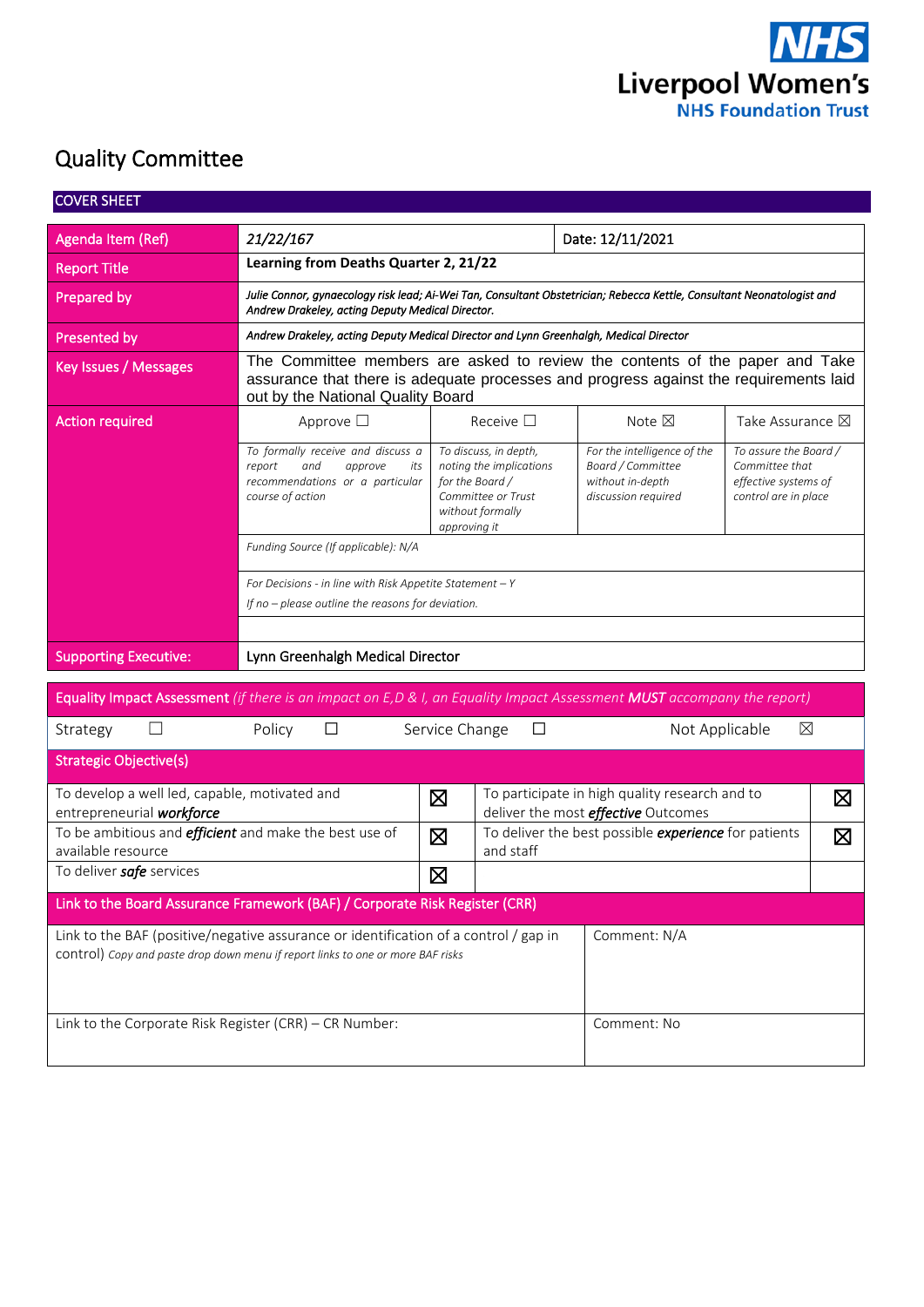#### **SUMMARY**

#### **Key findings:**

#### **ADULT:**

- There were two deaths within gynaecology oncology, on the ward. One of which was an expected death. A mortality review has been completed by the Governance Safety Lead and the Governance Manager. This identified that the patient's care was appropriately managed. The other death was an unexpected death of a patient who underwent interval debulking surgery for ovarian cancer in August. A 72-hour report was completed following the patient's death and the incident is being investigated as a SUI.
- The Safety and Effectiveness Senate has overview of responsiveness to potential areas of risk to adult mortality.

#### **PERINATAL:**

- There were 11 stillbirths (excluding TOP) in the second Quartile of 2021/2022, giving a stillbirth rate of 5.3/1000 (4/1000 in Q1).
- There has been an increase in the stillbirth rate over the past few quartiles
- All stillbirths underwent a multidisciplinary review panel meeting utilising the PMRT tool
- All parents were invited to be involved by submitting comments and questions for discussion at these reviews
- There were 3 babies (excluding TOP) born between 22-24 weeks gestation and were also reviewed utilising the PMRT process
- From the reviews of Q1 cases (N=8), the majority (62.5%) of stillbirths had appropriate antenatal care (Grade A)
- Changes in clinical care due to Covid played a role in the outcome of 1 case of stillbirth in Q1

Previous annual stillbirth rates excluding termination of pregnancy per 1000 births were: 2018/19 = 3.91; 2019/20  $= 2.89$  and  $2020/21 = 3.4$ .

#### **NEONATAL:**

- Q2 mortality rate for all LWH neonatal deaths is 5.3/1000 births
- Q2 mortality for LWH INBORN babies is 3.4/1000 births
- Overall, 21/22 mortality rate for all LWH neonatal deaths is 4.4/1000 births
- Overall, 21/22 mortality for LWH INBORN babies is 2.2/1000 births

#### **MORTALITY REVIEW GROUP:**

The Medical Director & Nursing & Midwifery Director have established a 'mortality workforce group' to meet quarterly and prior to submission of quarterly mortality reports to the Quality Committee. The key workstreams include:

- i) embed learning from families into adult deaths (already done elsewhere and in LWH neonates). SOP to be developed.
- ii) Formalise structured judgement review of all deaths with two reviews. First by consultant in charge of the case and subsequently by Trust wide mortality review group.
- iii) Shared learning from regionally reviewed perinatal deaths.
- iv) Review end of life framework.
- v) Peer review of mortality e.g. by CHKS nationally benchmarked data.
- vi) Quarterly mortality and morbidity discussion at Trust GREAT Day.
- vii) Revise the Trust strategy for adult and extended perinatal mortality strategies.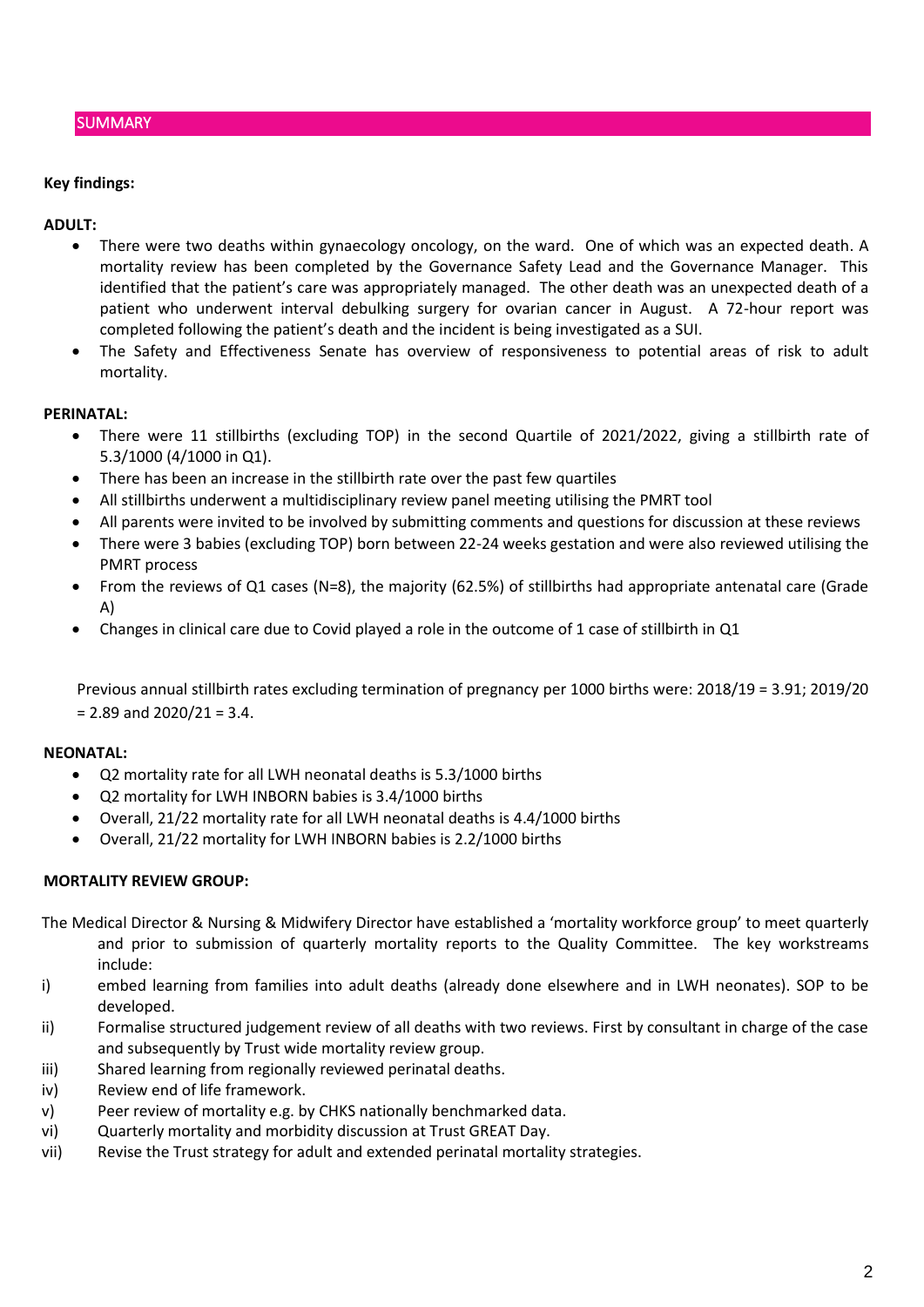The group met on 1<sup>st</sup> November 2021. It was agreed to completely re-write the Trust adult and children's mortality strategies. Sub-section headings will be agreed by the adult, perinatal and neonatal leads in conjunction with the Deputy Medical Director.

## **LEARNING FROM DEATHS**

## **ADULT**

- A presentation at a Gynaecology Oncology Morbidity & Mortality highlighted the awareness for potential rapid deterioration, severe morbidity and mortality in older people and the potential for dissemination of infection and the importance of rapid anti-microbial treatment.
- The NEWS (2) Guideline has been updated in line with the Acutely Ill Patient Guideline to highlight NEWS (2), 3, 5 and 7.
- Draft SBAR for NEWS (2) escalation and recognition has been developed.
- Questions have been added to the NEWS (2) audit which include whether this was above 5, was it escalated and what was the outcome.
- The NEWS (2) audit is now electronic and will be available to review on Power BI (software system).
- Findings from a recent SUI investigation following a death of a patient has been shared with the staff who are running the newly developed MANAGE Gynaecology Emergencies Programme.

## **PERINATAL**

- Importance of compliance with the DNA policy, to ensure appropriate follow is available after a patient DNA an appointment
- Importance of face-to-face appointments for booking and CMW reviews
- To not give advice to patients that FM is affected by placental site

The Trust moved to K2 electronic patient records in January 2021, with a significant change on the documentation of maternal reviews and assessing important documents such as GROW charts and FMU scan reports. Through the PMRT process, we collect data on whether implementation of K2 has a role in the antenatal care provided in stillbirth cases

The Trust has now updated the guideline for serial growth scans to be fully compliant with recommendations from 'Saving Babies' Lives'.

#### **Revised 21/22 CNST requirement targets**

The trust was in receipt of the revised maternity invective scheme guidance which has included updated timescales and deadlines for the reporting and reviewing of stillbirths and neonatal deaths.

Although it is likely that the Trust can adhere to the new deadlines, concerns in being able to meet these new targets have been raised and discussed in the regional NW Stillbirth SIG and will be fed back to NHS Resolution as a region.

This quarterly report (and previous quarterly reports) will continue to be discussed with the maternity safety champion.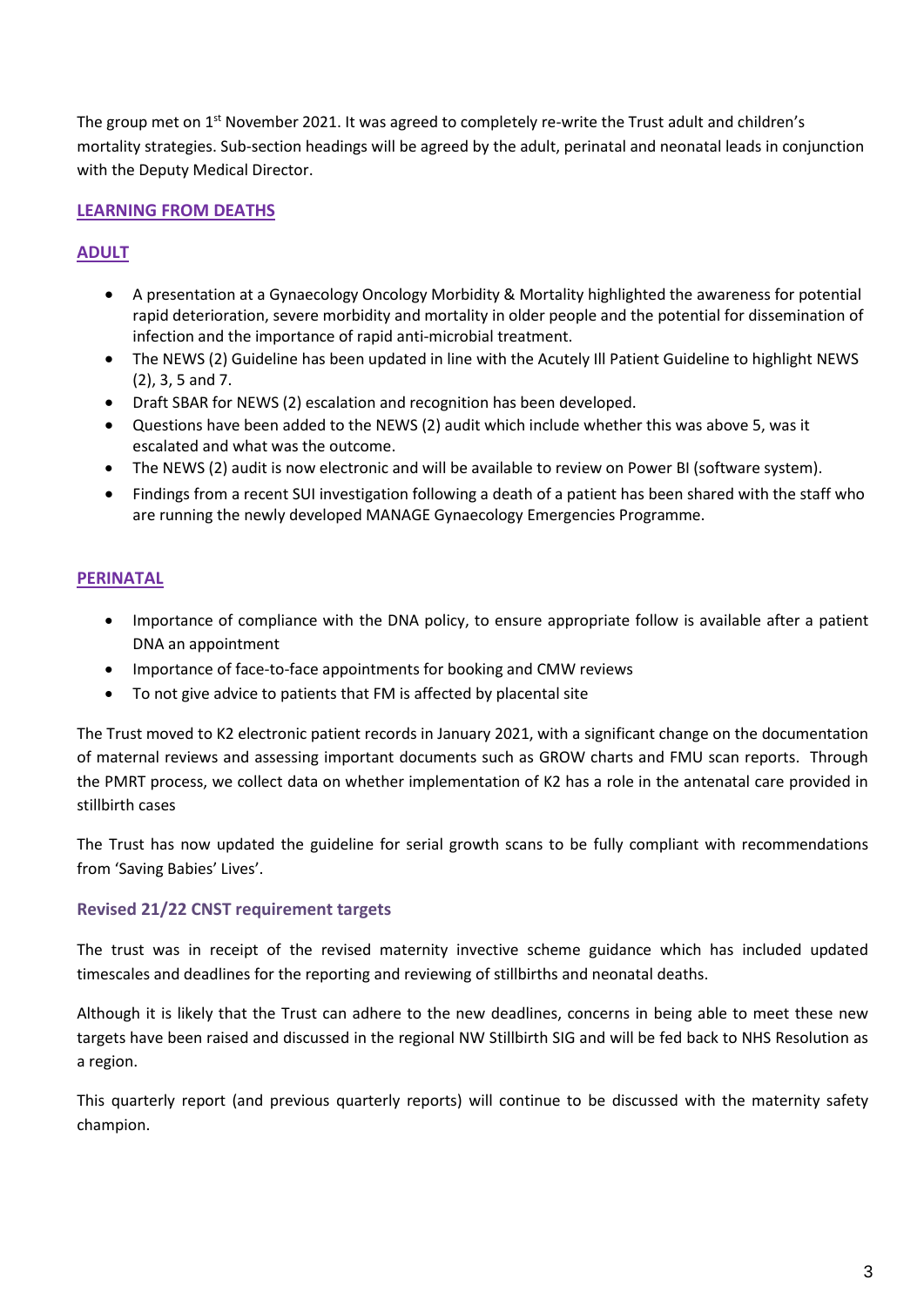#### **NEONATAL**

- Fetal medicine referral pathway for district general hospitals to be reviewed. Especially referral process for pre-term labour clinic.
- Alder Hey bereavement team reminded to inform LWH's Honeysuckle bereavement team to notify them on the death of a neonate.
- Ongoing workstreams include: Liverpool Neonatal Partnership; additional NICU cots; quality improvement project for extubation and admission hypothermia audit.

– 10/10 reviews completed

#### Neonatal care

All Q1 PMRT panel reviews have been completed. Q2 mortality reviews are in progress and all learning will be reported in the Q3 report. Of the 10 reviews 5 were found to have care issues which would not have affected the outcome (grade B). One case identified care issues which may have made a difference to the outcome, possibly due to care received prior to transfer to LWH.

The issues identified which did not have affect the outcome for the baby (grade B) include:

- o Non co-location with paediatric surgical services, 2 babies
- o Unplanned extubation / ETT dislodgement, 2 babies
- o Parent communication
- o Admission temperature
- o Genetics not sent on a congenital cardiac anomaly
- o Late antibiotic administration on admission

#### Antenatal Care

In quarter 1 there were 2 cases were there were issues identified in the care of the mother up until the birth of the baby. 1 of these cases was a postnatal transfer and the issue relates to the fetal medicine referral pathways which will be reviewed locally by that hospital.

The second case was a lady booked at LWH and delivered an extremely preterm baby at home. It was identified that the preterm labour clinic referral for this lady with a history of previous preterm labours was rejected by error, and thus care was graded C. This was due to reading a historical ultrasound report which showed that she had miscarried. Since this event, all who triage FMU referrals have been taught to arrange CRIS ultrasound scan reports in chronological order prior to reading the reports, to reduce the risk of this happening again.

#### Care after the death of the baby

One episode of bereavement care was graded B as the Honeysuckle team at LWH were not aware a baby had died at Alder Hey (AH). This has been fed back to the AH bereavement team through the AH HMRG meeting.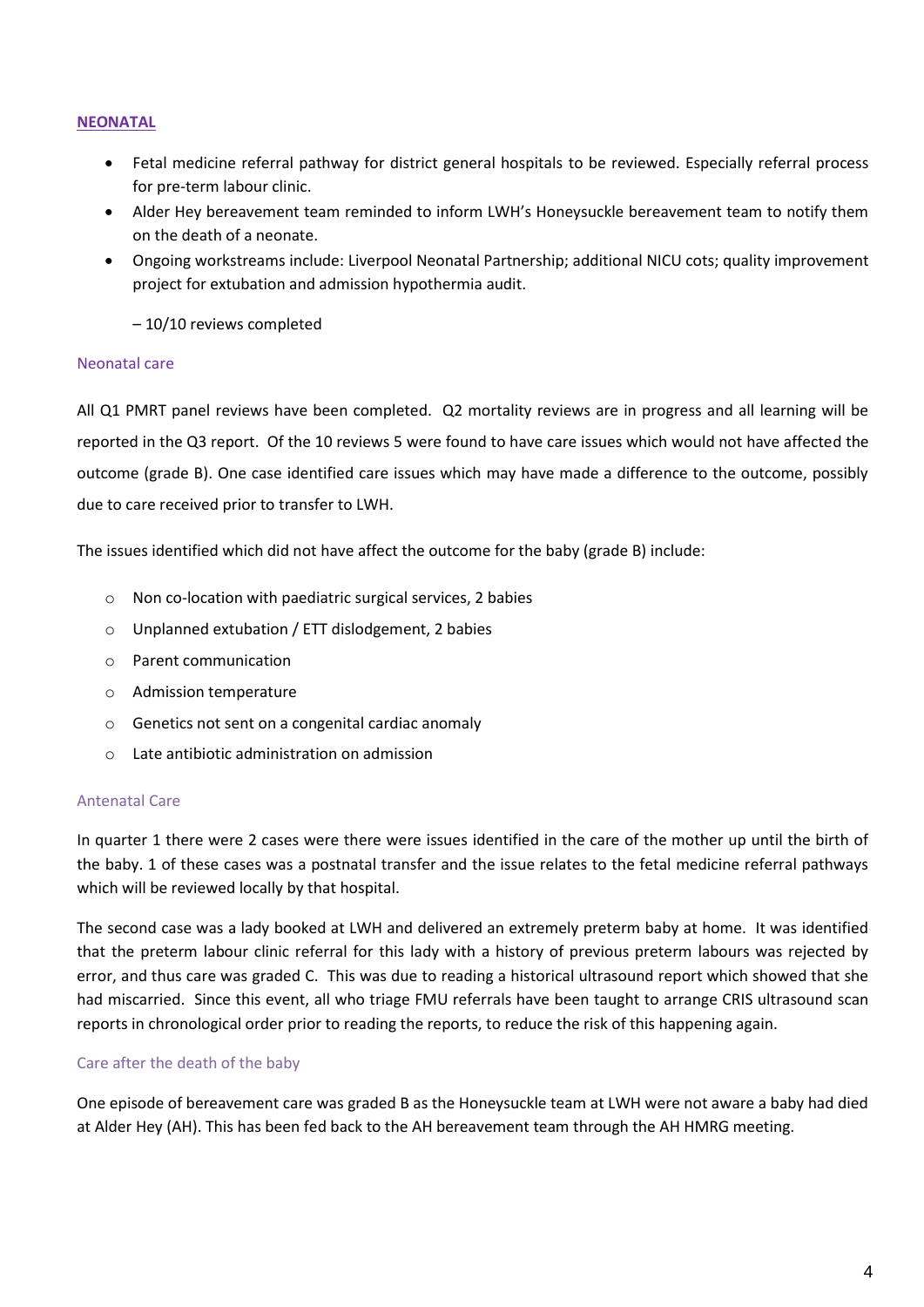#### MAIN REPORT

This is the quarter 2 mortality report for adults, perinatal and neonates. The report is part of the regular reporting schedule of the Trust to ensure that there is oversight and assurance monitoring of the mortality rates related to the clinical activity of the Trust. This is in accordance with recommendations by the National Quality Board and the Care Quality Commission. It outlines the work taking place within the department which is reported to the neonatal NWODN (North-West operational delivery network) and reviewed at CDOP (child death overview panel).

The data contained in this report is pure data and is not standardised mortality data such as SHMI, due to the low level of mortality numbers encountered and the complexity of the patients cared for by the Trust.

The use of pure data and not standardised mortality rates has been previously agreed with the CCG as the Trusts approach to monitoring mortality rates.

For neonates, mortality is presented in total and then as inborn mortality. Previously it has been booked mortality which has been reported. However, given that PMRT is looking via case by case at the quality of care provided and in line with network and MBRRACE which review inborn mortality rates, it is deemed more appropriate to report on inborn mortality rather than just the LWH booked population.

## **ADULT MORTALITY Q2**

This report updates the Quality Committee regarding the Trust systems and processes to review and learn from deaths of patients under their care. This is in accordance with recommendations by the National Quality Board and the Care Quality Commission. It outlines the work taking place operationally and being overseen by the Safety and Effectiveness Sub - Committee and Quality Committee.

#### **Table 1: Obstetric Mortality**

This includes all obstetric activity in-hospital.

|                   | Apr- | May- | Jun- | Jul- | Aug- | Sep- | Oct- | Nov- | Dec- | Jan- | Feb- | Mar- |              |
|-------------------|------|------|------|------|------|------|------|------|------|------|------|------|--------------|
| <b>Obstetrics</b> | 21   | 21   | 21   | 21   | 21   | 21   | 21   | 21   | 21   | 22   | 22   | 22   | <b>TOTAL</b> |
| Total             | 0    |      | 0    |      | 0    | 0    |      |      |      |      |      |      |              |
| <b>Mortality</b>  |      |      |      |      |      |      |      |      |      |      |      |      |              |
| <b>Discharges</b> | 1938 | 1971 | 1851 | 1925 | 1853 | 1887 |      |      |      |      |      |      | 11425        |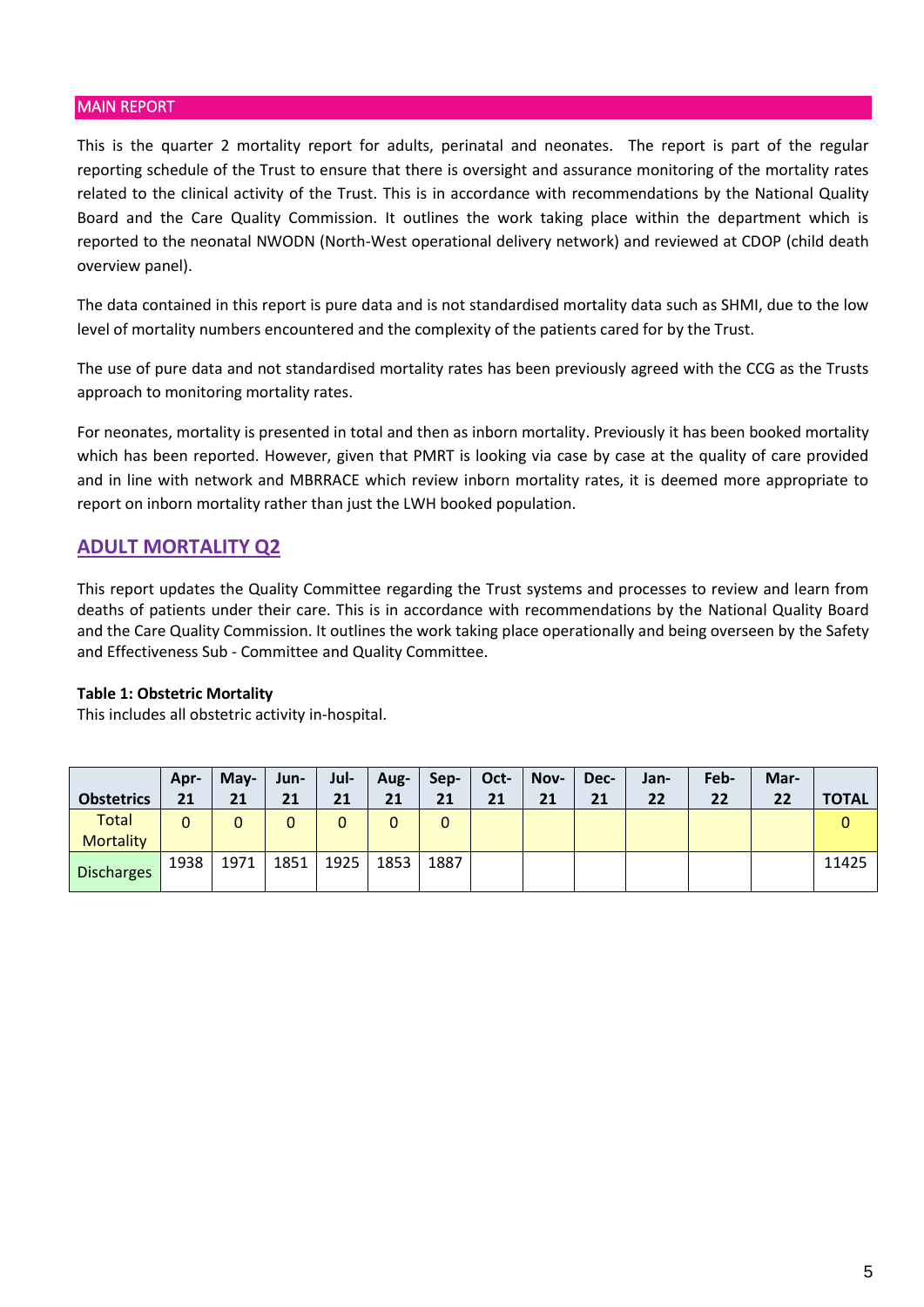### **Table 2: Gynae-oncology mortality**

| Gynaecology<br>(oncology)        | Apr-<br>21   | $May-$<br>21 | Jun-<br>21 | Jul-<br>21 | Aug-<br>21 | Sep-<br>21 | Oct-<br>21 | Nov-<br>21 | Dec-<br>21 | Jan-<br>22 | Feb-<br>22 | Mar-<br>22 | <b>TOTAL</b> |
|----------------------------------|--------------|--------------|------------|------------|------------|------------|------------|------------|------------|------------|------------|------------|--------------|
| <b>Total</b><br><b>Mortality</b> | $\mathbf{0}$ |              |            |            | 0          |            |            |            |            |            |            |            |              |
| <b>Discharges</b>                | 65           | 70           | 58         | 82         | 66         | 84         |            |            |            |            |            |            | 425          |

#### **Table 3: Benign Gynaecology**

| Gynaecology<br><b>Oncology</b>   | Apr-<br>21 | May-<br>21 | Jun-<br>21 | Jul-<br>21 | Aug-<br>21 | <b>Sep</b><br>$-21$ | Oct<br>$-21$ | Nov-<br>21 | <b>Dec</b><br>$-21$ | Jan-<br>22 | Feb-<br>22 | Mar-<br>22 | <b>TOTAL</b> |
|----------------------------------|------------|------------|------------|------------|------------|---------------------|--------------|------------|---------------------|------------|------------|------------|--------------|
| <b>Total</b><br><b>Mortality</b> | 0          |            |            |            | 0          | 0                   |              |            |                     |            |            |            |              |
| <b>Discharges</b>                | 547        | 601        | 640        | 640        | 573        | 568                 |              |            |                     |            |            |            | 3569         |

#### **Out of hospital deaths 2021-22 Quarter 2**

Out of hospital deaths in Maternity are considered as community deaths and not allocated to the Trust. The Trust does however, review care provided in all these cases to determine any thematic points for learning.

There were no reported out of hospital maternal deaths related to women who died within 12 months of delivering a baby at LWH in Q2.

No out of hospital Gynaecological deaths in Q2 were observed.

#### **Mortality reviews and Key Themes**

## **Table 4. Themes**

| <b>Mortality reviews in Q2</b>           |                           |                    |  |  |  |  |  |  |
|------------------------------------------|---------------------------|--------------------|--|--|--|--|--|--|
|                                          | <b>Maternity (Direct)</b> | <b>Gynaecology</b> |  |  |  |  |  |  |
| No of Adult Deaths                       |                           |                    |  |  |  |  |  |  |
| No of Mortality Reviews completed        |                           |                    |  |  |  |  |  |  |
| No of deaths requiring RCA's             |                           | 0                  |  |  |  |  |  |  |
| No of deaths due to deficiencies in care | O                         | Ω                  |  |  |  |  |  |  |
| <b>Mortality Themes</b>                  | N/A                       | N/A                |  |  |  |  |  |  |
| Progress v Smart Plans                   | N/A                       | N/A                |  |  |  |  |  |  |
| <b>Mortality Outcomes</b>                | N/A                       | N/A                |  |  |  |  |  |  |
| Measures for ongoing scrutiny            | N/A                       | N/A                |  |  |  |  |  |  |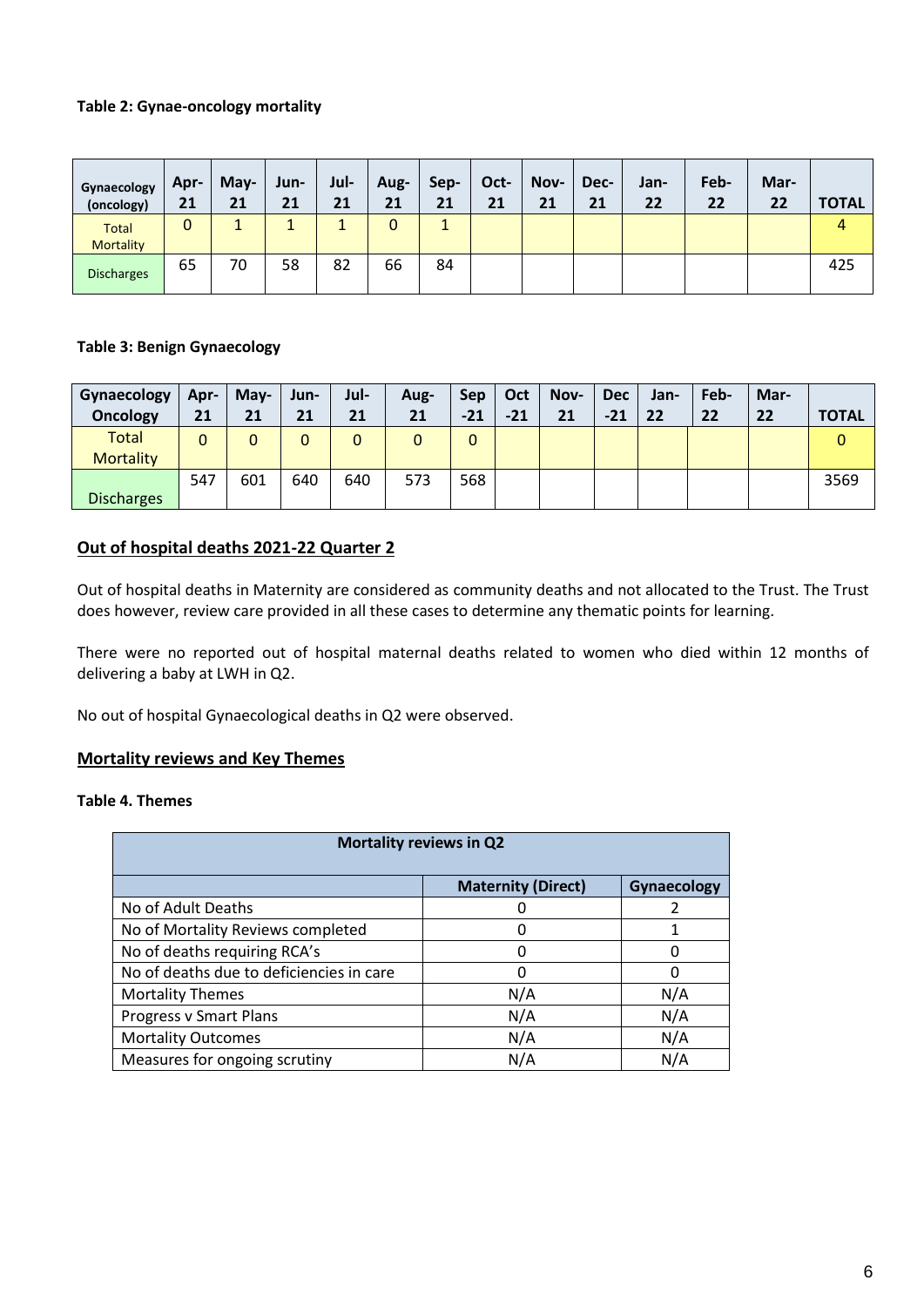**Unexpected adult gynaecology deaths** trigger a 72-hour report and are recorded on Ulysses (Trust risk management and incident recording system).

The mortality review has commenced for the unexpected patient death, however this will be updated following the completion of the SUI.

All **direct maternal deaths** trigger serious incident investigation. No direct maternal deaths were recorded in this quarter.

#### **Risk Assurances in relation to mortality**

As part of the Trusts assurances processes the Effectiveness and Safety Sub – Committee work to gain assurance as to actions taken in relation to Serious Incident reviews, Lessons Learnt, External Alerts and National guidance on Quality and Safety.

## **Horizon Scanning**

#### **Horizon Scanning Summary for guidance, reports and publications.**

There were no updates of note for this reporting period.

## **PERINATAL MORTALITY Q2**

#### **Mortality Dashboard**

The perinatal mortality rate for 2020-21 was 3.4/1000. In the 1<sup>st</sup> quartile of 2021-22, it was 4/1000, and 5.3/1000 for the Q2. Although not statistically significant, there appears to be a rising trend, and thus will be monitored closely.

It has been agreed with the Clinical Lead for Obstetrics that this table, and a summary of cases discussed at PMRT will be an agenda item at the monthly Maternity Clinical Meeting so that the stillbirth rate can be monitored, and relevant issues identified discussed.

| <b>STILLBIRTHS</b>                         | Oct-<br>20     | Nov-<br>20 | Dec-<br>20     | Jan-<br>21 | Feb-<br>21   | Mar-<br>21 | Apr-<br>21              | May-<br>21              | Jun-<br>21     | Jul-<br>21     | Aug-<br>21     | Sep-<br>21     | <b>TOTAL</b><br>2021/22 |
|--------------------------------------------|----------------|------------|----------------|------------|--------------|------------|-------------------------|-------------------------|----------------|----------------|----------------|----------------|-------------------------|
| <b>Total Stillbirths</b>                   | 4              | 1          | $\mathcal{P}$  | 4          | $\bigcap$    | 1          | $\overline{3}$          | 6                       | 4              | $\overline{7}$ | $\overline{4}$ | $\overline{2}$ | 26                      |
| <b>Stillbirths</b><br>(excluding TOP)      | $\overline{2}$ | 1          | $\overline{2}$ | 3          | $\mathbf{0}$ | 3          | $\overline{\mathbf{3}}$ | $\overline{\mathbf{3}}$ | $\overline{2}$ | $\overline{7}$ | 3              | $\mathbf{1}$   | 19                      |
| <b>Births</b>                              | 669            | 605        | 605            | 604        | 615          | 650        | 639                     | 672                     | 696            | 692            | 695            | 684            | 4078                    |
| Overall Rate/1000<br>births                | 5.98           | 1.65       | 3.31           | 6.6        | $\circ$      | 4.6        | 4.7                     | 8.9                     | 5.7            | 10.1           | 5.8            | 2.9            | 6.4                     |
| <b>Rate (excluding</b><br><b>TOP)/1000</b> | 1.47           | 1.65       | 3.31           | 4.9        | $\mathbf{0}$ | 4.6        | 4.7                     | 4.5                     | 2.9            | 10.1           | 4.3            | 1.5            | 4.6                     |

#### **Table 5: Stillbirths >24 weeks**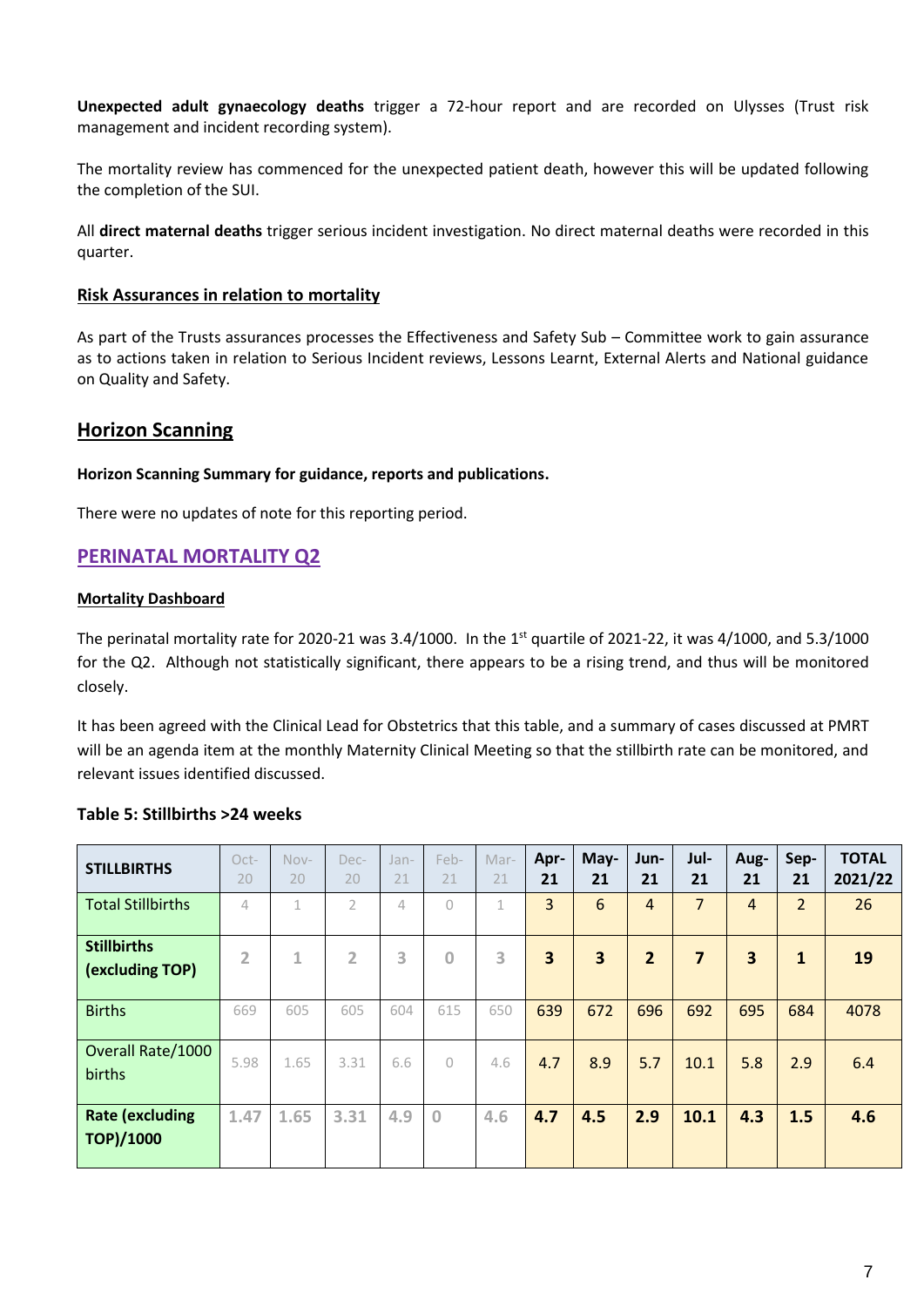## **Table 6: Stillbirth rate (excluding terminations) per quarter**

| <b>Quarter</b> | Rate<br>2019/2020 | Rate<br>2020/2021 | Rate<br>2021/2022 |
|----------------|-------------------|-------------------|-------------------|
| Q <sub>1</sub> | 4.0               | 5.5               | 4.0               |
| Q <sub>2</sub> | 4.1               | 2.5               | 5.3               |
| Q <sub>3</sub> | 1.5               | 2.7               |                   |
| Q4             | 1.7               | 3.2               |                   |
| <b>ANNUAL</b>  | 2.9               | 3.4               |                   |

## **Table 7: Gestation at diagnosis of stillbirths and cause of death**

| <b>Gestation at</b><br><b>Stillbirth</b> | <b>Number</b><br>$(N=11)$ | <b>Cause of death</b>                                                                                                        |
|------------------------------------------|---------------------------|------------------------------------------------------------------------------------------------------------------------------|
| <28 weeks                                | 1                         | FGR / Placental insufficiency                                                                                                |
| 28-34 weeks                              | 5                         | Complications of twin (IUD 22 weeks)<br>FGR / Placental insufficiency x2<br>Placental abruption<br>Placental insufficiency   |
| 34-37 weeks                              | $\mathcal{P}$             | FGR / Placental insufficiency<br>*Unexplained* - awaiting PM/histology                                                       |
| > 37 weeks                               | 3                         | Discordant twin congenital anomaly (IUD 30 wks)<br>Placental insufficiency<br>Cord accident (true knot, wrapped around baby) |

## **Babies born 22-23 weeks gestation**

There were 4 babies who were born in this gestation, including 1 which was a planned termination of pregnancy. These cases were also reviewed utilising the PMRT review process. To note that here was a case with histological findings of Covid placentitis in a mother diagnosed with Covid, a case of lethal congenital anomaly and a case where PM and placental histology is awaited.

## **Mortality reviews**

The methodology for review of stillbirths has been explained in previous reports and remains unchanged. The PMRT is completed and the antenatal and postnatal care a mother receives is graded in line with the MBRRACE-UK grading system. The postnatal care is focused on the bereavement care the family receive, but also reviews care in relation to management of complications of labour and the postnatal period. Table 3 shows the criteria for grading.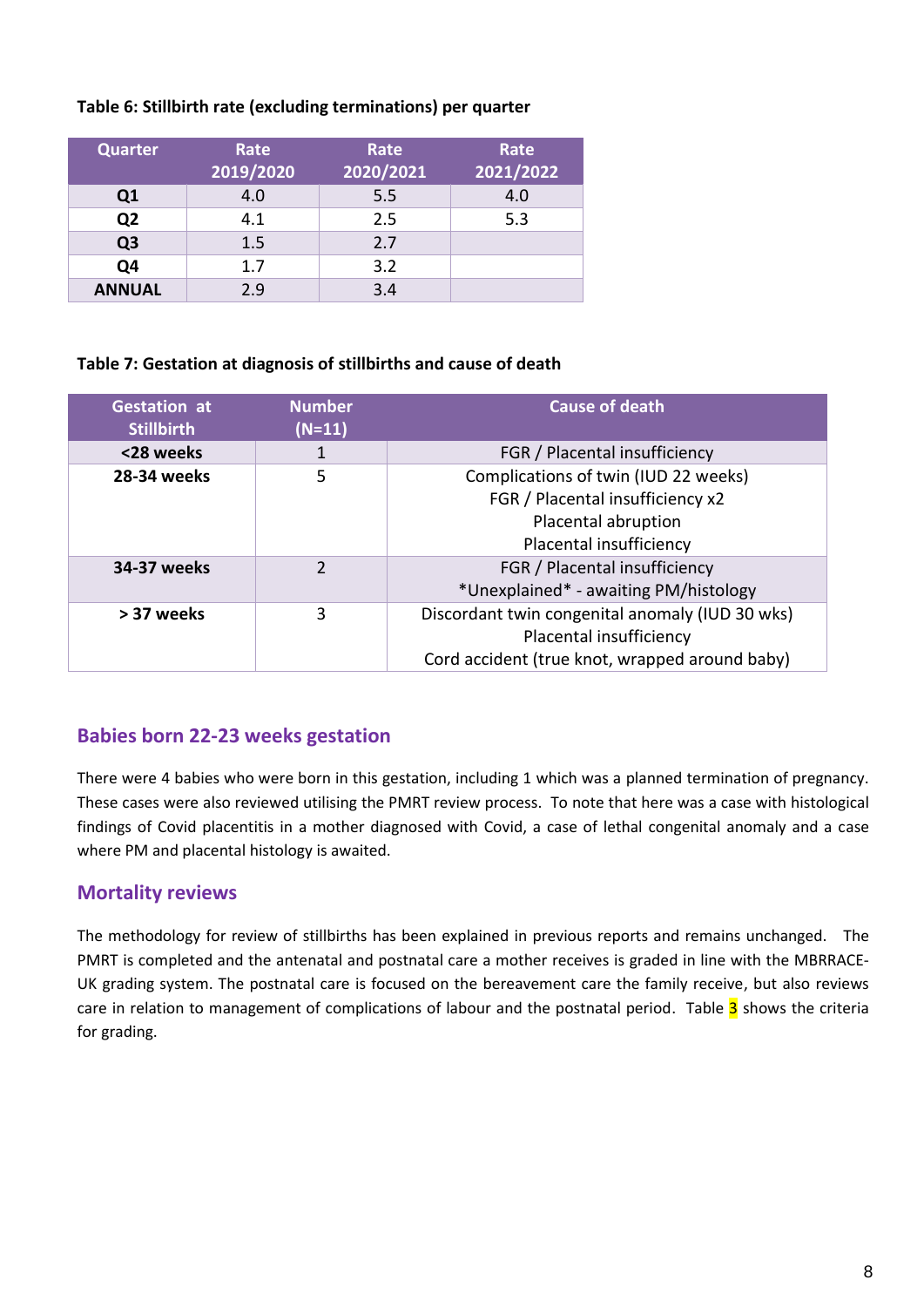## **Table 8: MBRRACE - UK Care Grading**

| <b>Care Grade</b> | <b>Description</b>                                                      |
|-------------------|-------------------------------------------------------------------------|
| <b>Grade A</b>    | No improvements in care identified                                      |
| <b>Grade B</b>    | Improvements in care identified that would not have changed the outcome |
| <b>Grade C</b>    | Improvements in care identified that may have changed the outcome       |
| <b>Grade D</b>    | Improvements in care provided that could have changed the outcome       |

Any cases graded D are automatically reported as a Serious Incident and added to StEIS. A root cause analysis (RCA), investigation is completed, and the family are informed of the findings.

All the stillbirths in Q2 have been reviewed, and the grading of care provided are as below.

| <b>Grade</b>                   | Care in antenatal<br>period | Percentage (%) | Care in postnatal<br>period | Percentage (%) |
|--------------------------------|-----------------------------|----------------|-----------------------------|----------------|
| A                              |                             | 62.5           |                             | 87.5           |
| B                              |                             | 12.5           |                             | 12.5           |
|                                |                             | 25             |                             |                |
| D                              |                             |                |                             |                |
| <b>Total cases</b><br>reviewed |                             |                |                             |                |

## **Table 9: Grading of care for babies in Q1 of 2021-22**

Twelve of the 14 cases (including pregnancy losses at 22-24 weeks) in Q2 have been reviewed and care graded. Detailed findings and learning from Q2 will be reported in the next report as agreed at the mortality review group.

## **Table 10: Grading of care for babies in Q2 of 2021-22**

| Grade                          | Care in antenatal<br>period | Percentage (%) | Care in postnatal<br>period | Percentage (%) |
|--------------------------------|-----------------------------|----------------|-----------------------------|----------------|
| A                              |                             | 58.3           |                             | 75             |
| B                              |                             | 16.7           |                             | 16.7           |
|                                |                             | 16.7           |                             | 8.3            |
| D                              |                             | 8.3            |                             |                |
| <b>Total cases</b><br>reviewed | 12                          |                | 12                          |                |

Although the numbers are low, compared with 2020/21, there continues to be an improvement in the proportion of cases where antenatal care issues have been identified, and learning from these issues need to be continued.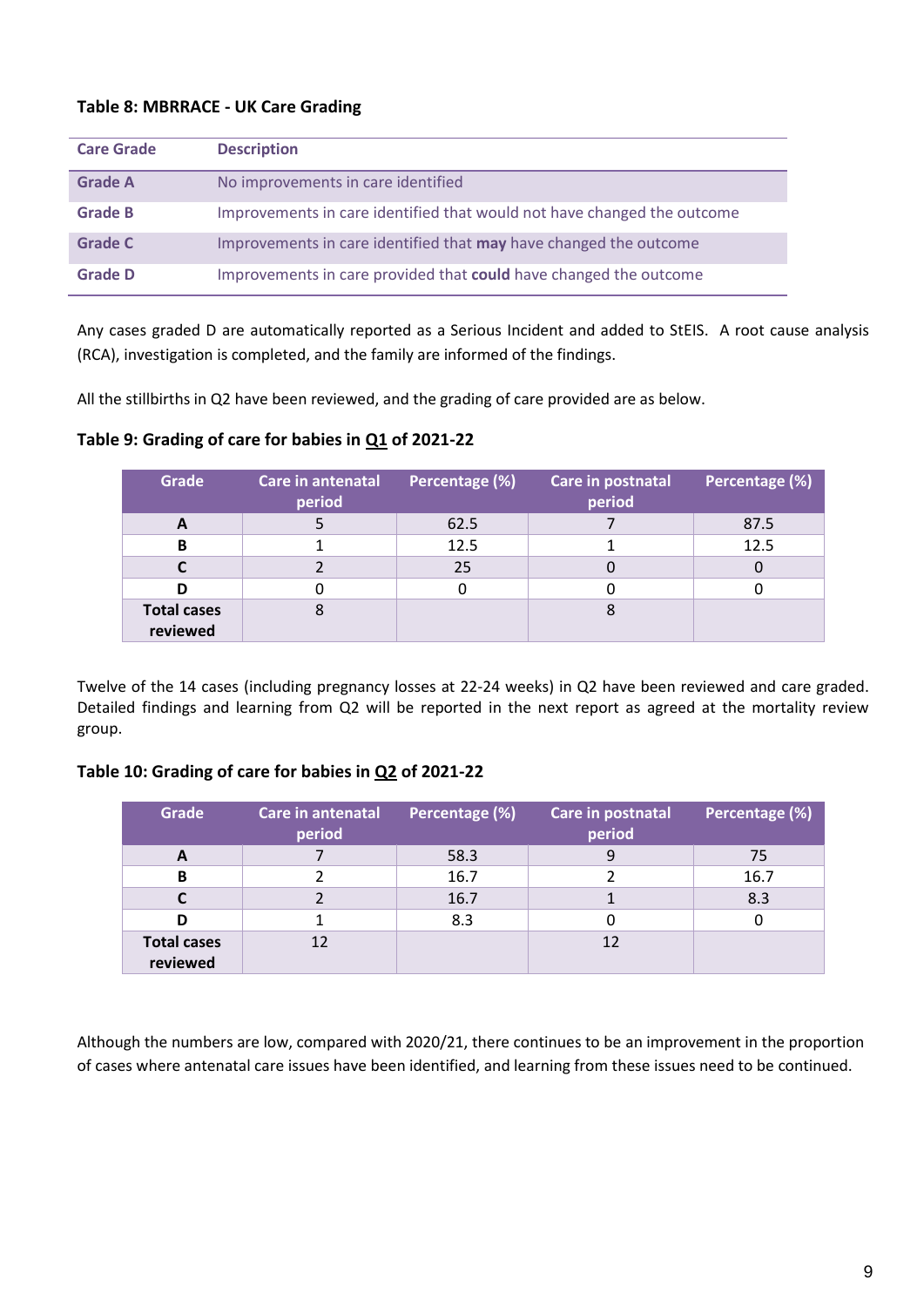| <b>Gestation</b><br>of SB | <b>Grading</b><br>of care | <b>Cause of</b><br>death                                 | <b>Issues</b>                                                                                                                                                                       | <b>Actions</b>                                                                                                                                                                                                                                                                                                                   | <b>Lessons Learnt</b>                                                                                                                                                                                                                                                                                                                 |
|---------------------------|---------------------------|----------------------------------------------------------|-------------------------------------------------------------------------------------------------------------------------------------------------------------------------------------|----------------------------------------------------------------------------------------------------------------------------------------------------------------------------------------------------------------------------------------------------------------------------------------------------------------------------------|---------------------------------------------------------------------------------------------------------------------------------------------------------------------------------------------------------------------------------------------------------------------------------------------------------------------------------------|
| $35 + 1$                  | B                         | Placental<br>insufficiency                               | <b>Comments</b><br>conveyed to<br>patient that there<br>will be altered<br>perception of FM<br>due to an anterior<br>placenta                                                       | LOTW to disseminate<br>to all clinicians<br>(doctors, MW,<br>sonographers) that<br>perception of FM does<br>not change with<br>placental site, and not<br>to tell patient this                                                                                                                                                   | Importance of not<br>giving information to<br>patient that are not<br>evidence based                                                                                                                                                                                                                                                  |
| $28 + 2$                  | $\mathsf{C}$              | Placental<br>insufficiency<br>Pre-<br>eclampsia          | Telephone<br>appointments for<br>CMW due to<br>Covid                                                                                                                                | <b>CMW</b> appointments to<br>be reverted back to<br>face-to-face reviews<br>- Already COMPLETED                                                                                                                                                                                                                                 | Importance of face-to-<br>face reviews for CMW<br>appointments to allow<br>for routine observations<br>and urine analysis to be<br>done                                                                                                                                                                                               |
| $36 + 1$                  | $\mathsf{C}$              | Complex<br>placental<br>pathology<br>(CHI)<br><b>FGR</b> | DNA policy not<br>followed, as lost<br>to FU in<br><b>Obstetrics Day</b><br>Unit for<br>monitoring of<br>PET;<br>Not triaged<br>appropriately at<br>booking into high-<br>risk care | LOTW in MAU/ODU on<br>the importance of<br>adhering to the DNA<br>policy<br><b>Booking appointments</b><br>to be reverted back to<br>Face-to-face reviews<br>- Already COMPLETED<br>To monitor change to<br><b>EPR</b> and assess if<br>provision of AN and<br>documentation is<br>affected by it through<br><b>PMRT</b> reviews | Importance of ensuring<br>patients have<br>appropriate follow up if<br><b>DNA</b> appointments<br>Importance of face-to-<br>face reviews for booking<br>appointments to allow<br>for baseline<br>observations and BMI<br>calculation to be done<br>Importance of transfer<br>of paper charts and<br>documentation into the<br>new EPR |

## **Table 11: Grading of ANTENATAL care where care issues were identified (B, C or D)**

## **Table 12. Grading of POSTNATAL care where care issues were identified (B, C or D)**

| Gestation<br>of SB | <b>Grading</b><br>of care | <b>Cause of</b><br>death      | <b>Issues</b>                                                                                                               | <b>Actions</b>                                                                                  | <b>Lessons Learnt</b> |
|--------------------|---------------------------|-------------------------------|-----------------------------------------------------------------------------------------------------------------------------|-------------------------------------------------------------------------------------------------|-----------------------|
| $24 + 4$           | B                         | <b>Extreme</b><br>prematurity | Lack of co-location of<br>services and woman<br>required 2 different<br>transfers to RLUH for CT<br>scan and echocardiogram | An ongoing action in<br>the trust to review<br>availability of imaging<br>services in the trust | <b>NA</b>             |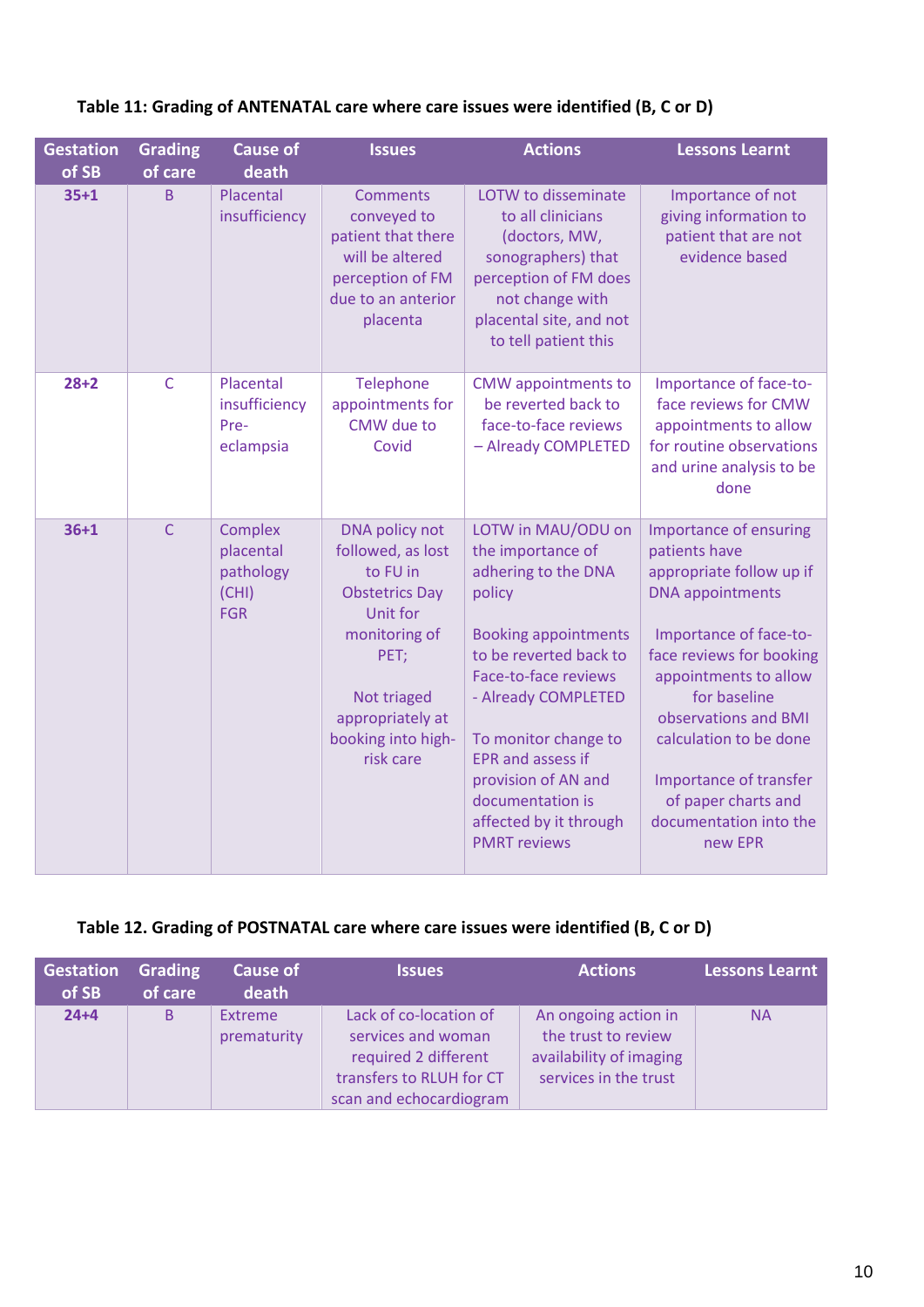## **NEONATAL MORTALITY Q2**

It has been agreed with the Head of Governance and Deputy Medical Director, that the following table showing the total mortality and the rate of death per 1000 births will be used as the mortality dashboard metric. Tables13 and 14 refer to LWH NICU in-hospital mortality before discharge. The end of year annual neonatal mortality report will detail all neonatal deaths (<28 days), both on NICU and labour ward, all deaths before discharge, deaths at home or in another organisation after delivery and / or care in LWH neonatal unit.

| <b>NICU</b>                       | Oct<br>20 | <b>Nov</b><br>20 | Dec<br>20      | Jan<br>21 | Feb<br>21      | Mar<br>21      | Apr<br>21 | May<br>21 | Jun<br>21 | Jul<br>21 | Aug<br>21 | Sep<br>21 | 21/22<br>total |
|-----------------------------------|-----------|------------------|----------------|-----------|----------------|----------------|-----------|-----------|-----------|-----------|-----------|-----------|----------------|
| <b>Discharges</b>                 | 94        | 98               | 90             | 91        | 92             | 89             | 100       | 97        | 106       | 93        | 119       | 113       | 628            |
| <b>Total Mortality</b>            | 0         | 3                | $\overline{4}$ | 6         | $\overline{4}$ | $\overline{2}$ | 3         | 1         | 2         | 5         | 3         | 3         | 18             |
| <b>Births</b>                     | 669       | 605              | 605            | 610       | 618            | 658            | 622       | 654       | 673       | 692       | 695       | 684       | 4020           |
| Mortality Rate per<br>1000 births | 0         | 4.9              | 6.6            | 9.8       | 6.5            | 3.0            | 4.8       | 1.5       | 3.0       | 8.6       | 4.3       | 4.3       | 4.4            |

#### **Table 13: LWH All Neonatal Mortality**

There is an ongoing network collaborative review with another surgical NICU in the region looking at LWH preterm (<32 week) mortality. in addition to the cases themselves it also includes a wider review of service specification and population comparison to identify learning, changes or improvements that may be relevant to the higher than average mortality rates (MBRRACE 2018) we have been seeing in the last few years.



The graph (Fig 1) above details over time, month by month from Q1 start 20/21 to Q2 end 21/22, the discharges and neonatal mortality as bar charts, with the percentage neonatal mortality as the purple line chart. This demonstrates the change we have seen over the last year in the neonatal mortality rates in LWH. The spikes we saw in mortality last year appear to have settled over the last few months to previous rates. The lower rates are reassuring to see, although we will be monitoring to see if this is sustained.

Table 15 details the mortality for babies born in LWH only, excluding post-natal transfers. Tables 16 and 17 detail the breakdown of the deaths by gestation and cause. As a regional tertiary surgical and cardiac NICU we accept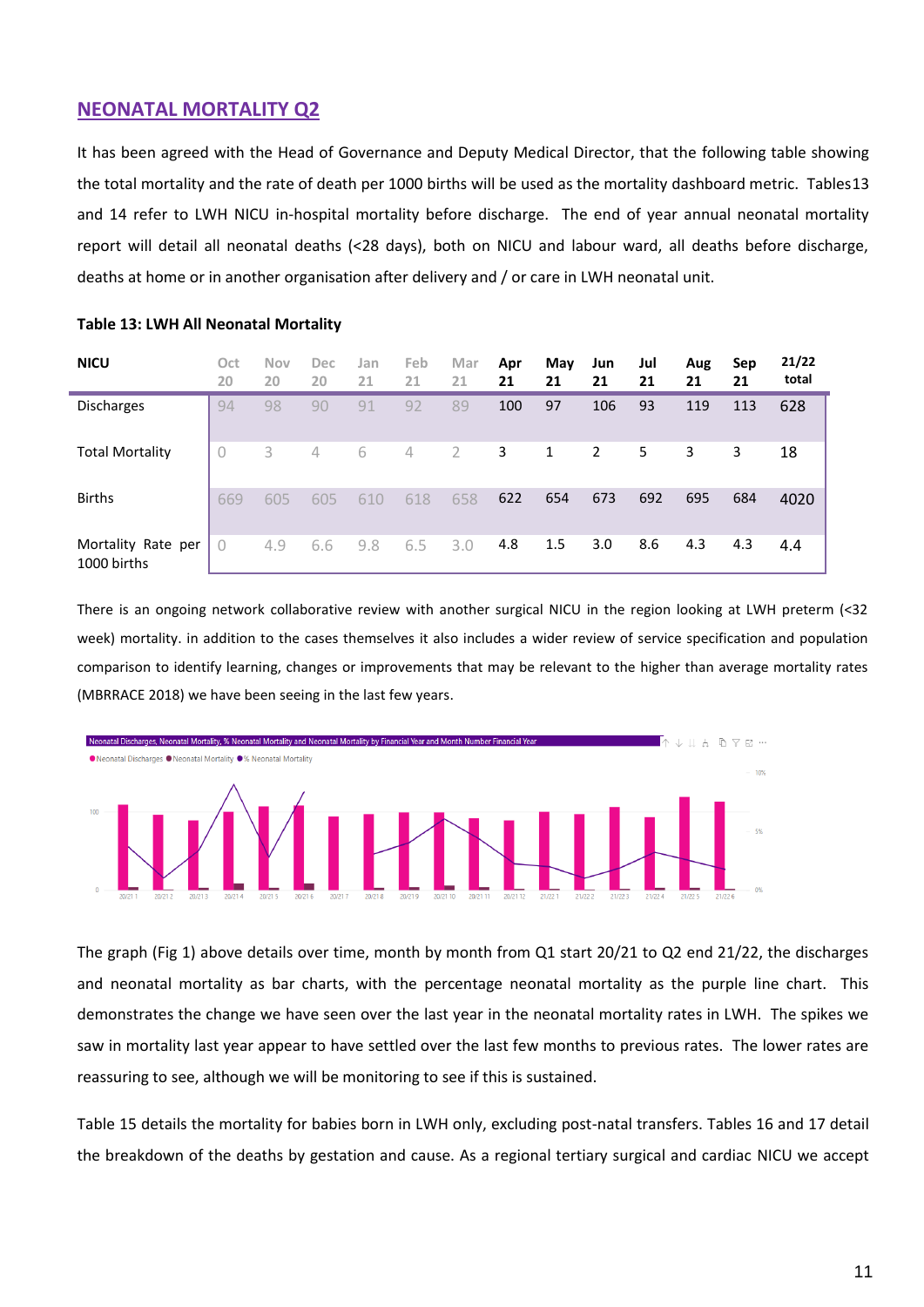in-utero and post-natal transfers of high-risk babies requiring intensive care after birth and have an increased risk of mortality.

| <b>NICU</b><br>(LWH INBORN)              | Apr<br>21      | May<br>21    | Jun<br>21    |     | Aug<br>21      | Sep<br>21      |  |  |  |  | 21/22<br>Total |
|------------------------------------------|----------------|--------------|--------------|-----|----------------|----------------|--|--|--|--|----------------|
| <b>Discharges</b>                        | 100            | 97           | 106          | 93  | 119            | 113            |  |  |  |  | 628            |
| <b>Total Mortality</b>                   | $\overline{2}$ | $\mathbf 0$  | $\mathbf 0$  | 3   | $\overline{2}$ | $\overline{2}$ |  |  |  |  | 9              |
| <b>Births</b>                            | 622            | 654          | 673          | 692 | 695            | 684            |  |  |  |  | 4020           |
| <b>Mortality Rate</b><br>per 1000 births | 3.2            | $\mathbf{0}$ | $\mathbf{0}$ | 4.3 | 2.9            | 2.9            |  |  |  |  | 2.2            |

#### **Table 14: NICU Mortality (inborn LWH)**

This table details the numbers of deaths of babies born in LWH and admitted to NICU.

We also have babies who die in the delivery room and babies who are cared for on NICU but die in the neonatal period after transfer to another care setting for ongoing management, or to hospice for end-of-life care. If a baby dies after transfer to Alder Hey (AH) the case is reviewed through the AH mortality review process by the hospital mortality review group (HMRG) with neonatal input from the Liverpool Neonatal Partnership. These mothers and babies are reviewed through the LWH PMRT process which will then feed into the AH HMRG for a complete review of the mother and babies' care.

If a baby is transferred to a hospice for end-of-life care, the case is reviewed through the LWH PMRT process.

**Table 15: Mortality** *before or after* **NICU admission** 

|                                        | Oct<br>20 | Nov<br>20 | Dec<br>20 | Jan<br>21      | Feb<br>21    | Mar<br>21 | Apr<br>21      | May<br>21   | Jun<br>21 | Jul<br>21    | Aug<br>21    | Sep<br>21    |
|----------------------------------------|-----------|-----------|-----------|----------------|--------------|-----------|----------------|-------------|-----------|--------------|--------------|--------------|
| <b>Delivery</b><br>room<br>deaths      |           |           |           |                |              |           | $\mathbf{1}$   |             |           | $\mathbf{1}$ | $\mathbf{1}$ | $\mathbf{1}$ |
| Alder<br>Hey<br>Children's<br>Hospital |           | 3         |           |                |              |           | $\overline{2}$ |             |           |              |              |              |
| <b>Hospice</b>                         |           |           |           | $\overline{2}$ | $\mathbf{1}$ |           | $\mathbf{1}$   |             |           | $\mathbf 1$  |              |              |
| Repatriation to<br>booking<br>hospital |           |           |           |                |              |           |                |             |           |              |              |              |
| Home                                   |           |           |           |                |              |           |                | $\mathbf 1$ |           |              |              |              |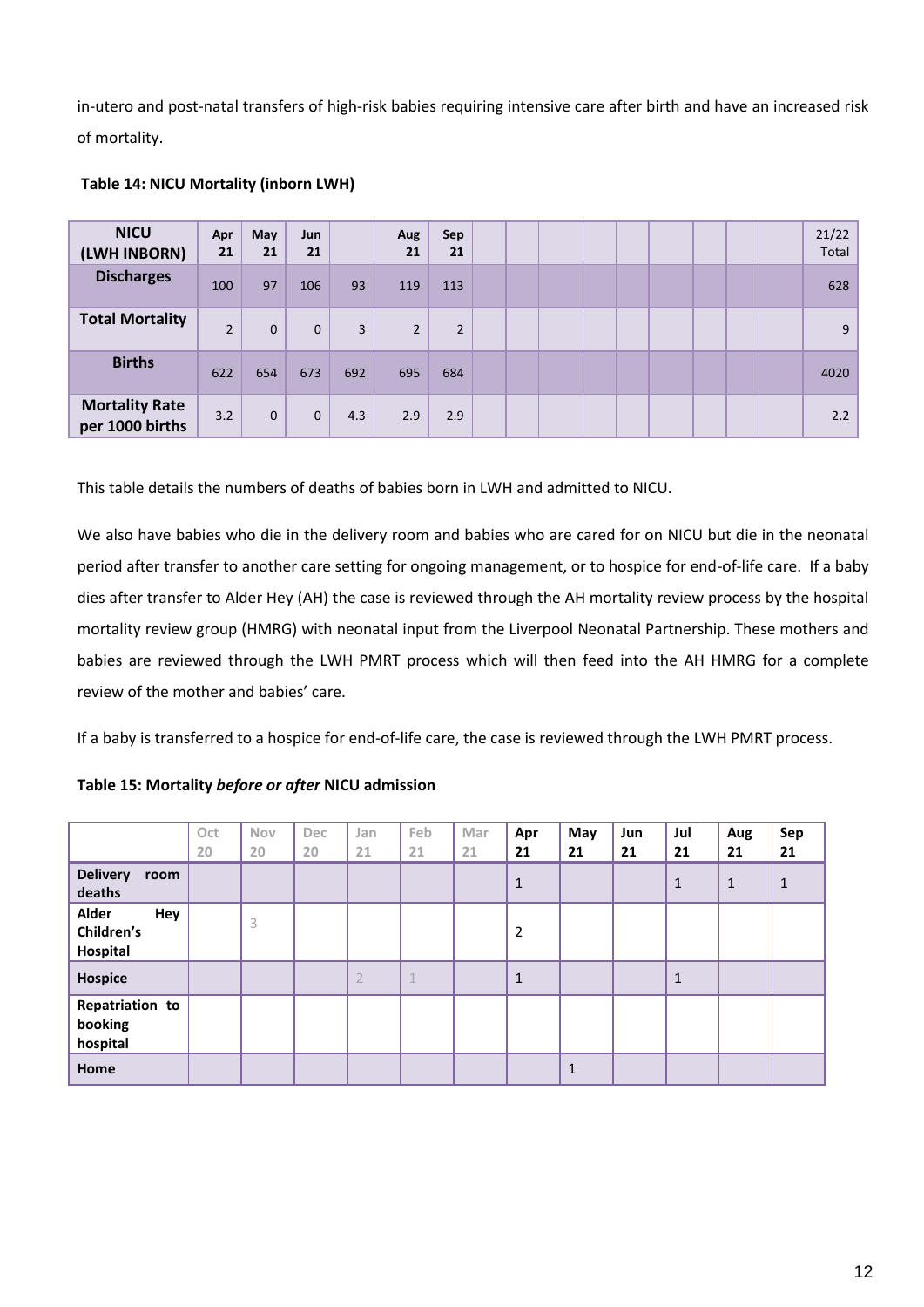In Q2, 1 baby died after transfer to a hospice for palliative care, and there were 3 delivery room deaths this quarter. Delivery room deaths included extreme preterm delivery with PPROM, and planned delivery room palliation for complex congenital anomalies.

|                                                   | <b>LWH INBORN</b><br>mortality | <b>PNT mortality</b> | All mortality |
|---------------------------------------------------|--------------------------------|----------------------|---------------|
| <b>Extremely preterm (&lt;28 weeks)</b>           | 5                              |                      | 5             |
| Very preterm (28-32 weeks)                        |                                |                      |               |
| $(32-37)$<br><b>Moderate</b><br>preterm<br>weeks) |                                |                      |               |
| Term (>37 weeks)                                  | 3                              |                      | 4             |

#### **Table 16: All mortality by gestation Q2 21/22**

Table 16 indicates we have 2 distinct groups this quarter in terms of gestational age. Extremely preterm babies are known to be the highest risk group by gestational age. We have several term neonatal deaths this quarter. All the inborn term babies died from congenital anomalies including congenital diaphragmatic hernia, renal agenesis and pulmonary hypoplasia. One baby died from severe HIE (hypoxic ischaemic encephalopathy) after transfer from a district general hospital into LWH for higher level care. Of note, both the very and moderately preterm babies who died this quarter also had congenital anomalies including hydrops of unknown cause and a complex congenital heart defect.

Table 17 details the breakdown by primary cause of death as stated on the death certificate. For Q2, as in Q1, the largest cause of death was congenital abnormalities accounting for 6 out of the 11 deaths this quarter - all inborn. These cases included complex congenital cardiac anomalies, congenital diaphragmatic hernia renal agenesis with pulmonary hypoplasia, bilateral severe ventriculomegaly.

#### **Table 17: All mortality by cause Q2 21/22**

|                                  | <b>LWH</b><br><b>INBORN</b> | Ex-utero<br>transfers | <b>Unbooked</b> | <b>Total</b>            |
|----------------------------------|-----------------------------|-----------------------|-----------------|-------------------------|
| Prematurity                      | 2                           |                       |                 | $\overline{\mathbf{c}}$ |
| <b>Infection</b>                 | 1                           |                       |                 | 1                       |
| Hypoxic ischaemic encephalopathy |                             |                       |                 | 1                       |
| <b>Congenital abnormality</b>    | 6                           |                       |                 | 6                       |
| <b>Respiratory</b>               | 1                           |                       |                 | 1                       |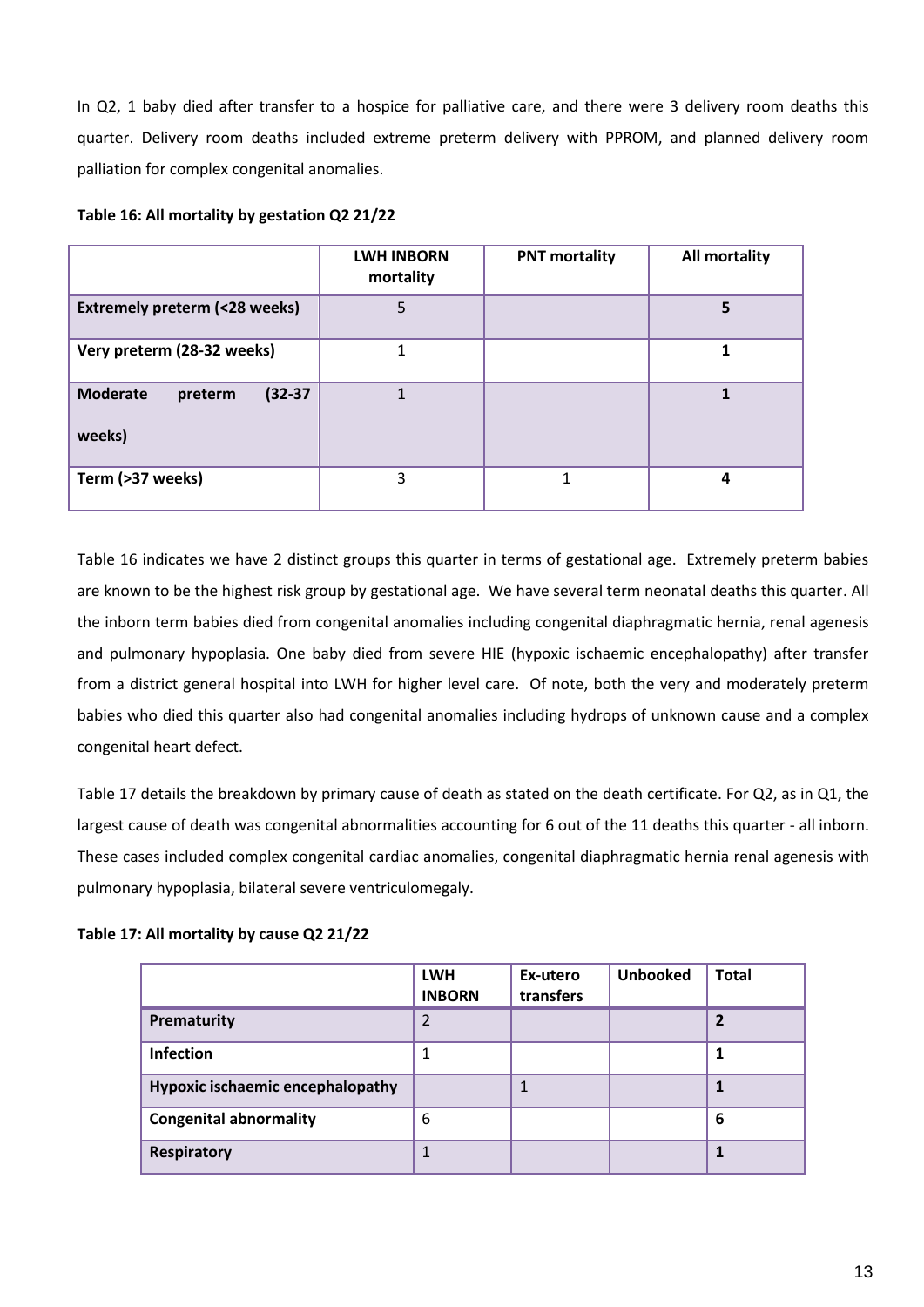| Cardiovascular |  |  |
|----------------|--|--|
| <b>NEC</b>     |  |  |
| Neurological   |  |  |
| Other          |  |  |

#### Benchmarking data

We benchmark our mortality through MBRRACE nationally and the international VON network. MBRRACE has reported most recently on 2018 data, figure 1 demonstrates mortality rates over time, the grey lines demonstrate UK average for the LWH comparator group, for example other NICUs with neonatal surgery.

MBRRACE have recently launched the 2019 national report, we await the 2019, unit specific report for LWH.

#### **Figure 2.**



Due to updates to the data and improvements to the statistical methodology used, these results might differ

LWH also benchmark through an international group VON, we can compare within the UK members of this network for various aspects of care. Figure 2 is the mortality rates specifically for inborn, VLBW (<1500g) babies over time. The 2020 increase is a notable increase in the deviation away from the IQR over the last few years. Whilst reassuring to see 21/22 trend return towards the IQR for inborn VLBW babies, it is too soon to comment on this.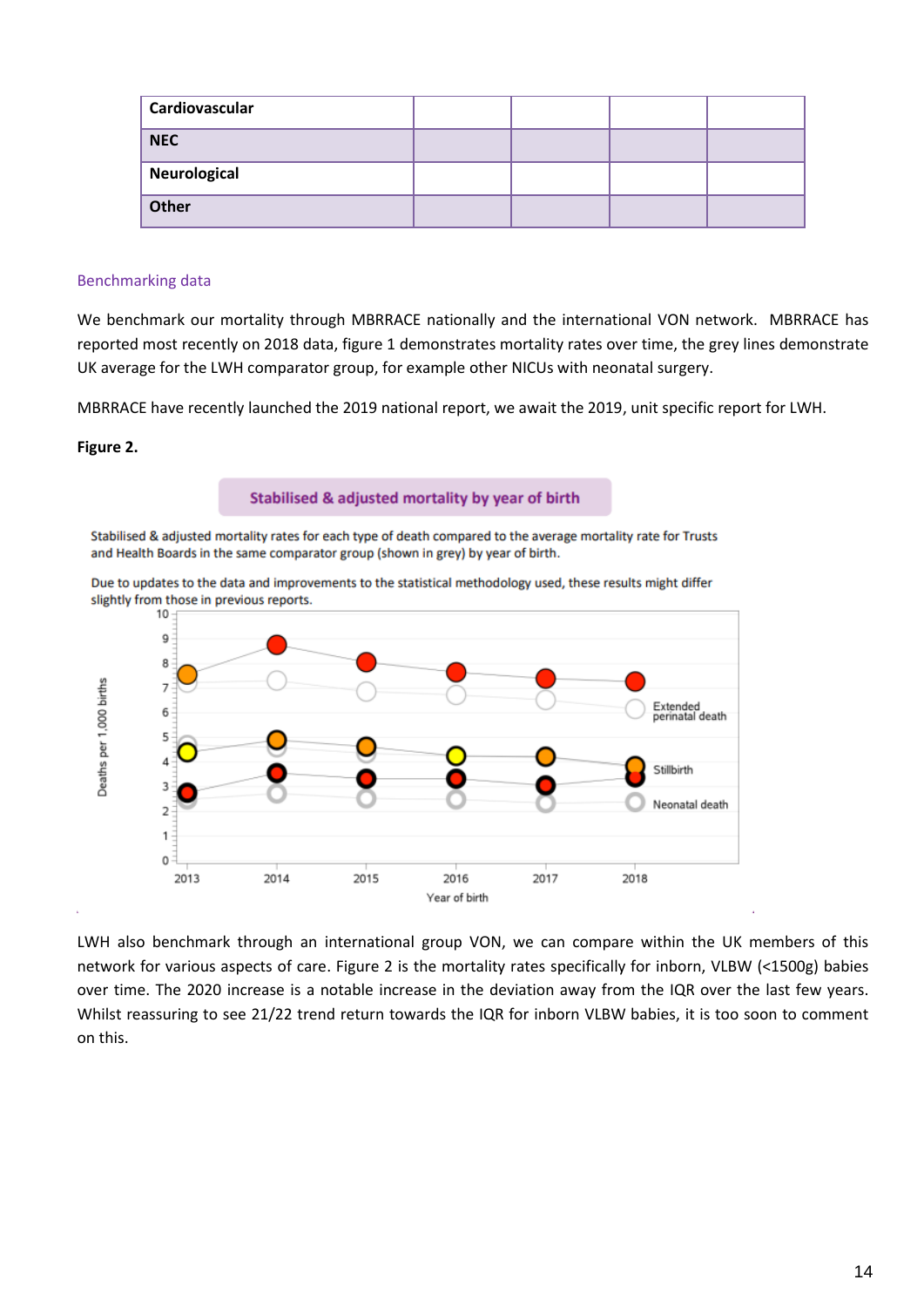#### **Figure 3**



#### Mortality reviews

All neonatal deaths on NICU are reviewed using the standardised national perinatal mortality review tool (PMRT). There is a monthly multi-disciplinary review meeting with representation from neonatal, obstetrics, bereavement support and palliative care teams. Reviews are planned for 6-8 weeks after the baby has died. Where there has been an in-utero transfer or a baby has been transferred post-natally for higher level care, the hospital of booking and or/ birth along with other care providers involved are invited to the meeting to complete a joint review encompassing all aspects of care. Each case is then assigned a grade (A-D, see below) for each of the following areas: antenatal care, neonatal care and care after the baby has died.

#### **Table 18. Perinatal mortality review tool (PMRT)**

| $\mathbf{A}$ | no issues with care identified up to the point that the baby was confirmed as having died                   |
|--------------|-------------------------------------------------------------------------------------------------------------|
| B            | care issues which the panel considered would have made no difference to the outcome<br>for the baby         |
| C            | care issues which the panel considered may have made a difference to the outcome for<br>the baby            |
| D            | care issues which the panel considered were likely to have made a difference to the<br>outcome for the baby |

Cases where a grading of C or D has been assigned will be then reviewed further as a table-top review, or if deemed appropriate a formal review or serious incident. Local mortality review outcomes and learning are shared within the department and at the Clinical Effectiveness Group for Cheshire and Mersey NWODN. The PMRT outcomes are reported to the regional child death overview panel (CDOP).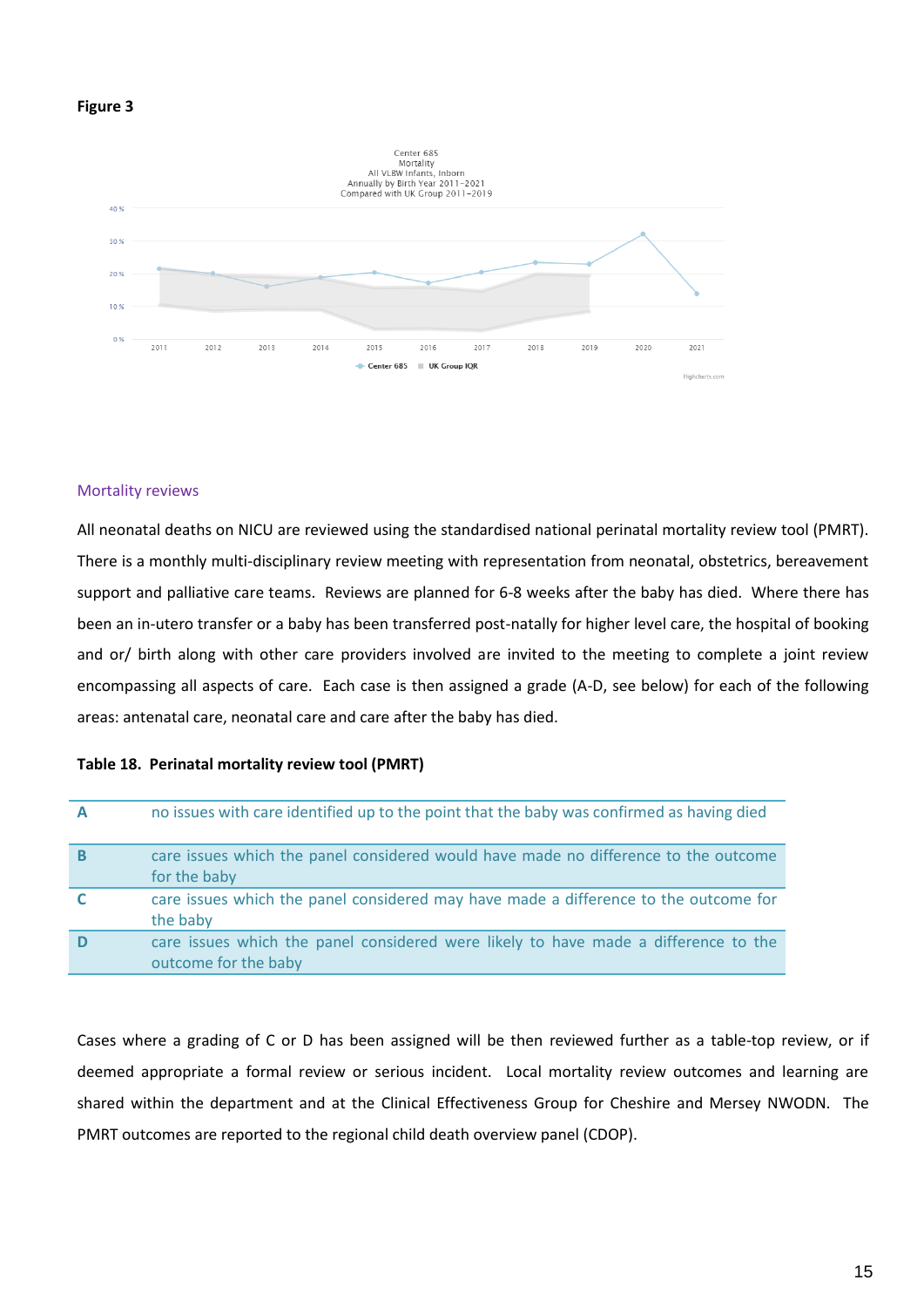The PMRT process encourages parental engagement, all parents are informed of the review process at the time the baby dies, followed up with a letter detailing the process and how they can engage is provided. Any comments, questions or concerns which the parents send in are addressed as part of the review, and parents are offered an appointment to discuss the response and a letter detailing the PMRT outcome is provided following the appointment.

|  | Table 19: 21/22 Neonatal Mortality Summary |  |
|--|--------------------------------------------|--|
|--|--------------------------------------------|--|

| Q1                                          | Q <sub>2</sub>    | Q <sub>3</sub> | Q4 | <b>Total</b> |
|---------------------------------------------|-------------------|----------------|----|--------------|
| 10                                          | 11                |                |    |              |
|                                             |                   |                |    |              |
| 6                                           | $\overline{7}$    |                |    |              |
| 3.1                                         | 3.3               |                |    |              |
| $\overline{2}$                              | $\overline{7}$    |                |    |              |
| 1.0                                         | 3.3               |                |    |              |
| 10/10                                       | 5/11              |                |    |              |
| 2<br>6<br>1                                 | 3<br>3<br>1       |                |    |              |
| $\mathbf{1}$<br>$\mathbf{1}$<br>$\mathbf 0$ | $1*$<br>$1*$<br>0 |                |    |              |
|                                             |                   |                |    |              |

*\*Gradings refer to care at DGH prior to LWH admission*